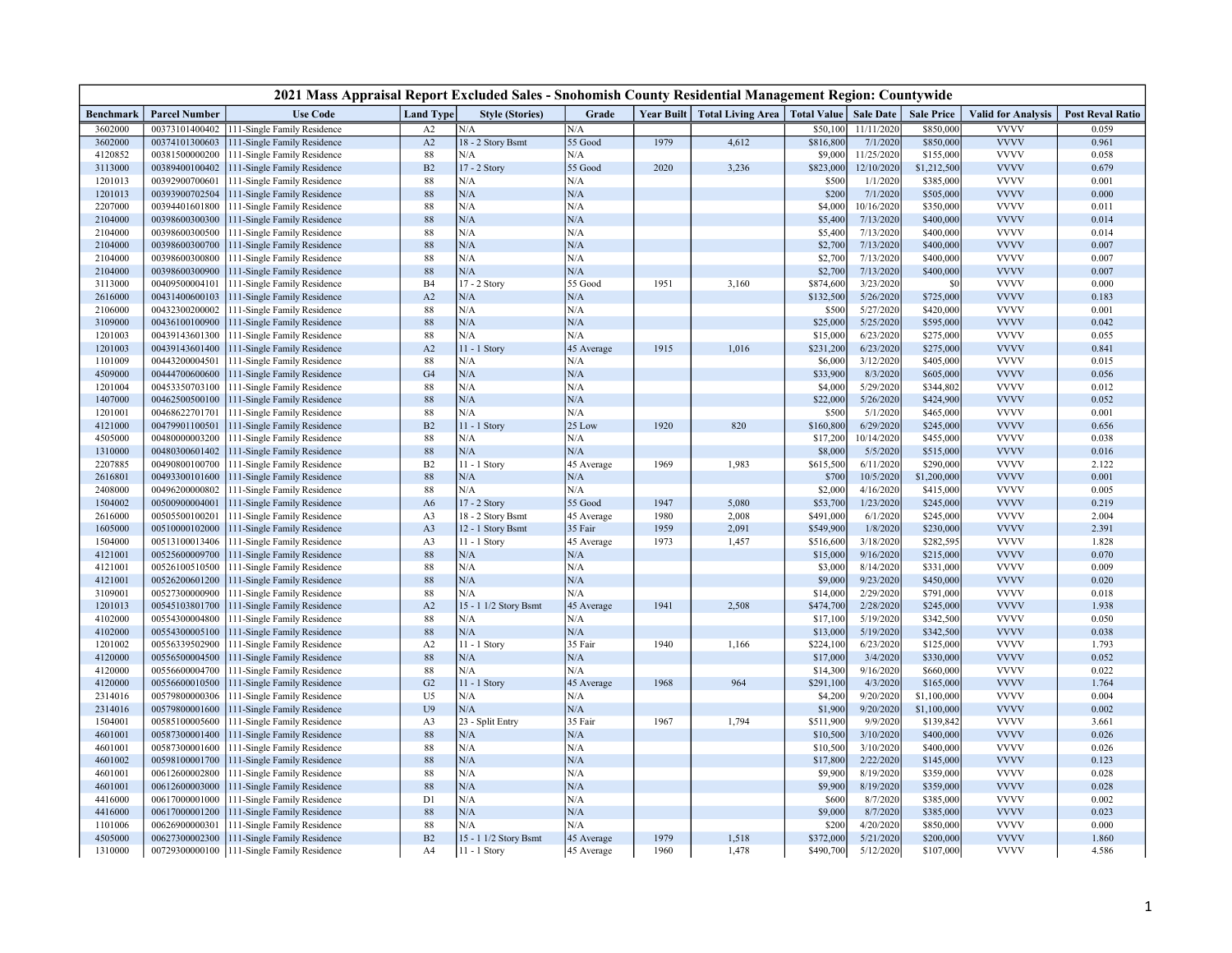| 2021 Mass Appraisal Report Excluded Sales - Snohomish County Residential Management Region: Countywide |                                  |                                                            |                      |                        |                     |      |                                              |                      |                         |                          |                            |                         |
|--------------------------------------------------------------------------------------------------------|----------------------------------|------------------------------------------------------------|----------------------|------------------------|---------------------|------|----------------------------------------------|----------------------|-------------------------|--------------------------|----------------------------|-------------------------|
| Benchmark                                                                                              | <b>Parcel Number</b>             | <b>Use Code</b>                                            | <b>Land Type</b>     | <b>Style (Stories)</b> | Grade               |      | Year Built   Total Living Area   Total Value |                      | <b>Sale Date</b>        | <b>Sale Price</b>        | <b>Valid for Analysis</b>  | <b>Post Reval Ratio</b> |
| 1403000                                                                                                | 00832500000600                   | 11-Single Family Residence                                 | A <sub>4</sub>       | 17 - 2 Story           | 49 Avg Plus         | 1995 | 2,271                                        | \$689,400            | 2/28/2020               | \$375,000                | <b>VVVV</b>                | 1.838                   |
| 4218003                                                                                                | 00853100002100                   | 111-Single Family Residence                                | A3                   | 23 - Split Entry       | 41 Avg Minus        | 1996 | 1,542                                        | \$358,900            | 8/13/2020               | \$160,000                | <b>VVVV</b>                | 2.243                   |
| 2616000                                                                                                | 00903200001200                   | 111-Single Family Residence                                | A <sub>3</sub>       | 23 - Split Entry       | 45 Average          | 2001 | 2,997                                        | \$510,400            | 3/23/2020               | \$290,000                | <b>VVVV</b>                | 1.760                   |
| 2616000                                                                                                | 00921600002800                   | 111-Single Family Residence                                | A3                   | 17 - 2 Story           | 41 Avg Minus        | 2002 | 1,580                                        | \$410,000            | 6/16/2020               | \$185,000                | <b>VVVV</b>                | 2.216                   |
| 2513000                                                                                                | 01011000000200                   | 111-Single Family Residence                                | A <sub>3</sub>       | 12 - 1 Story Bsmt      | 49 Avg Plus         | 2004 | 3,590                                        | \$655,600            | 8/15/2020               | \$325,000                | <b>VVVV</b>                | 2.017                   |
| 3511000                                                                                                | 01177600000500                   | 111-Single Family Residence                                | A3                   | 18 - 2 Story Bsmt      | $55\;\mathrm{Good}$ | 2019 | 4,209                                        | \$907,200            | 1/20/2020               | \$1,284,297              | <b>VVVV</b>                | 0.706                   |
| 3511000                                                                                                | 01183400000300                   | 111-Single Family Residence                                | A <sub>3</sub>       | 17 - 2 Story           | 49 Avg Plus         | 2019 | 3,349                                        | \$901,500            | 9/21/2020               | \$1,001,093              | <b>VVVV</b>                | 0.901                   |
| 3511000                                                                                                | 01183400000400                   | 111-Single Family Residence                                | A3                   | 17 - 2 Story           | 49 Avg Plus         | 2019 | 3,349                                        | \$964,900            | 8/14/2020               | \$992,891                | <b>VVVV</b>                | 0.972                   |
| 2106000                                                                                                | 01184100006500                   | 111-Single Family Residence                                | A <sub>3</sub>       | 11 - 1 Story           | 45 Average          | 2020 | 1,140                                        | \$318,200            | 9/21/2020               | \$373,810                | <b>VVVV</b>                | 0.851                   |
| 2616000                                                                                                | 01186000002200                   | 111-Single Family Residence                                | A3                   | 17 - 2 Story           | 45 Average          | 2020 | 2,265                                        | \$477,100            | 7/23/2020               | \$502,305                | <b>VVVV</b>                | 0.950                   |
| 2616000                                                                                                | 01186000002900                   | 111-Single Family Residence                                | A <sub>3</sub>       | 17 - 2 Story           | 45 Average          | 2020 | 2,265                                        | \$316,600            | 9/21/2020               | \$506,185                | <b>VVVV</b>                | 0.625                   |
| 4416001                                                                                                | 01190500004000                   | 111-Single Family Residence                                | A3                   | 17 - 2 Story           | 45 Average          | 2020 | 2,063                                        | \$452,800            | 8/13/2020               | \$522,675                | <b>VVVV</b>                | 0.866                   |
| 4416001                                                                                                | 01190500004900                   | 111-Single Family Residence                                | A <sub>3</sub>       | 17 - 2 Story           | 45 Average          | 2020 | 2,773                                        | \$510,100            | 9/9/2020                | \$555,890                | <b>VVVV</b>                | 0.918                   |
| 4416001                                                                                                | 01190500005100                   | 111-Single Family Residence                                | A <sub>3</sub>       | 17 - 2 Story           | 45 Average          | 2020 | 2,063                                        | \$431,900            | 9/9/2020                | \$486,400                | <b>VVVV</b>                | 0.888                   |
| 4416001                                                                                                | 01190500005200                   | 111-Single Family Residence                                | A <sub>3</sub>       | 17 - 2 Story           | 45 Average          | 2020 | 2,765                                        | \$439,700            | 9/9/2020                | \$549,995                | <b>VVVV</b>                | 0.799                   |
| 4416001                                                                                                | 01190500005300                   | 111-Single Family Residence                                | A3                   | 17 - 2 Story           | 45 Average          | 2020 | 2,405                                        | \$403,100            | 9/23/2020               | \$550,175                | <b>VVVV</b>                | 0.733                   |
| 4416001                                                                                                | 01190500006100                   | 111-Single Family Residence                                | A <sub>3</sub>       | 17 - 2 Story           | 45 Average          | 2020 | 2,684                                        | \$371,300            | 9/24/2020               | \$559,795                | <b>VVVV</b>                | 0.663                   |
| 4416001                                                                                                | 01190500007300                   | 111-Single Family Residence                                | A3                   | 17 - 2 Story           | 45 Average          | 2020 | 2,163                                        | \$383,700            | 9/23/2020               | \$524,870                | <b>VVVV</b>                | 0.731                   |
| 4416001                                                                                                | 01190500007400                   | 111-Single Family Residence                                | A <sub>3</sub>       | 17 - 2 Story           | 45 Average          | 2020 | 2,773                                        | \$432,600            | 9/23/2020               | \$573,505                | <b>VVVV</b>                | 0.754                   |
| 4416001                                                                                                | 01190500007500                   | 111-Single Family Residence                                | A3                   | 17 - 2 Story           | 45 Average          | 2020 | 1,892                                        | \$373,100            | 9/23/2020               | \$504,060                | <b>VVVV</b>                | 0.740                   |
| 4416001                                                                                                | 01190500007600                   | 111-Single Family Residence                                | A <sub>3</sub>       | 17 - 2 Story           | 45 Average          | 2020 | 1,768                                        | \$422,300            | 9/9/2020                | \$480,070                | <b>VVVV</b>                | 0.880                   |
| 4416001                                                                                                | 01190500007700                   | 111-Single Family Residence                                | A3                   | 17 - 2 Story           | 45 Average          | 2020 | 1,914                                        | \$447,900            | 9/2/2020                | \$480,960                | <b>VVVV</b>                | 0.931                   |
| 4416001                                                                                                | 01190500008600                   | 111-Single Family Residence                                | A <sub>3</sub>       | 18 - 2 Story Bsmt      | 45 Average          | 2020 | 3,513                                        | \$565,400            | 9/24/2020               | \$670,610                | <b>VVVV</b>                | 0.843                   |
| 3311000                                                                                                | 01193400001100                   | 111-Single Family Residence                                | A3                   | 17 - 2 Story           | 45 Average          | 2020 | 2,775                                        | \$653,400            | 8/13/2020               | \$726,050                | <b>VVVV</b>                | 0.900                   |
| 3311000                                                                                                | 01194600000100                   | 111-Single Family Residence                                | A <sub>3</sub>       | 17 - 2 Story           | 45 Average          | 2020 | 2,562                                        | \$7,026,800          | 2/18/2020               | \$6,350,000              | <b>VVVV</b>                | 1.107                   |
| 1315000                                                                                                | 01197200000600                   | 111-Single Family Residence                                | C <sub>2</sub>       | $20 - 2 +$ Story       | 45 Average          | 2020 | 2,438                                        | \$296,700            | 11/25/2020              | \$11,000,000             | <b>VVVV</b>                | 0.027                   |
| 1315000                                                                                                | 01197200000700                   | 111-Single Family Residence                                | C <sub>2</sub>       | $20 - 2 +$ Story       | 45 Average          | 2020 | 2,465                                        | \$291,900            | 11/25/2020              | \$11,000,000             | <b>VVVV</b>                | 0.027                   |
| 1315000                                                                                                | 01197200001300                   | 111-Single Family Residence                                | C <sub>2</sub>       | $20 - 2 +$ Story       | 45 Average          | 2020 | 2,438                                        | \$301,700            | 11/25/2020              | \$11,000,000             | <b>VVVV</b>                | 0.027                   |
| 1315000                                                                                                | 01197200002600                   | 111-Single Family Residence                                | C <sub>2</sub>       | $20 - 2 +$ Story       | 45 Average          | 2020 | 2,438                                        | \$296,500            | 11/25/2020              | \$11,000,000             | <b>VVVV</b>                | 0.027                   |
| 1315000                                                                                                | 01197200002700                   | 111-Single Family Residence                                | C2                   | $20 - 2 +$ Story       | 45 Average          | 2020 | 2,465                                        | \$370,300            | 11/25/2020              | \$11,000,000             | <b>VVVV</b>                | 0.034                   |
| 1315000                                                                                                | 01197200002800                   | 111-Single Family Residence                                | C <sub>2</sub>       | $20 - 2 +$ Story       | 45 Average          | 2020 | 2,353                                        | \$295,500            | 11/25/2020              | \$11,000,000             | <b>VVVV</b>                | 0.027                   |
| 3610000                                                                                                | 01198900000200                   | 111-Single Family Residence                                | A3                   | 17 - 2 Story           | 49 Avg Plus         | 2020 | 2,399                                        | \$353,000            | 9/23/2020               | \$779,950                | <b>VVVV</b>                | 0.453                   |
| 1606000                                                                                                | 27032600400700                   | 111-Single Family Residence                                | $\mathbf{A8}$        | N/A                    | N/A                 |      |                                              | \$874,600            | 3/5/2020                | \$375,000                | <b>VVVV</b><br><b>VVVV</b> | 2.332                   |
| 4416000                                                                                                | 27060300401800                   | 111-Single Family Residence                                | B <sub>4</sub>       | N/A                    | N/A                 |      |                                              | \$28,400             | 8/10/2020               | \$1,600,000              |                            | 0.018                   |
| 3515001                                                                                                | 27062200202700                   | 111-Single Family Residence                                | G <sub>4</sub>       | N/A<br>N/A             | N/A<br>N/A          |      |                                              | \$67,500             | 8/4/2020                | \$465,000                | <b>VVVV</b><br><b>VVVV</b> | 0.145                   |
| 3515000                                                                                                | 27062700300400<br>27070500101100 | 111-Single Family Residence                                | G <sub>4</sub>       | N/A                    | N/A                 |      |                                              | \$310,800            | 5/22/2020               | \$1,249,000<br>\$860,000 | <b>VVVV</b>                | 0.249<br>0.000          |
| 4416000                                                                                                |                                  | 111-Single Family Residence                                | D1                   | N/A                    | N/A                 |      |                                              | \$300                | 6/30/2020<br>10/27/2020 | \$1,250,000              | <b>VVVV</b>                |                         |
| 4122000<br>4122000                                                                                     | 27071800103200<br>27073000300700 | 111-Single Family Residence<br>111-Single Family Residence | G <sub>4</sub><br>D1 | N/A                    | N/A                 |      |                                              | \$157,100<br>\$3,300 | 3/18/2020               | \$799,000                | <b>VVVV</b>                | 0.126<br>0.004          |
| 4218003                                                                                                | 27080600103600                   | 111-Single Family Residence                                | 88                   | N/A                    | N/A                 |      |                                              | \$5,000              | 2/10/2020               | \$185,000                | <b>VVVV</b>                | 0.027                   |
| 4121000                                                                                                | 27101900202100                   | 111-Single Family Residence                                | 88                   | N/A                    | N/A                 |      |                                              | \$19,600             | 8/31/2020               | \$660,000                | <b>VVVV</b>                | 0.030                   |
| 4307000                                                                                                | 28070700400800                   | 111-Single Family Residence                                | G <sub>4</sub>       | 17 - 2 Story           | 45 Average          | 2020 | 1,416                                        | \$137,300            | 2/24/2020               | \$100,000                | <b>VVVV</b>                | 1.373                   |
| 4217000                                                                                                | 28072500401400                   | 111-Single Family Residence                                | B2                   | 17 - 2 Story           | 41 Avg Minus        | 2020 | 2,260                                        | \$164,500            | 4/14/2020               | \$175,000                | <b>VVVV</b>                | 0.940                   |
| 4217000                                                                                                | 28072600100300                   | 111-Single Family Residence                                | G <sub>4</sub>       | N/A                    | N/A                 |      |                                              | \$47,200             | 3/13/2020               | \$996,500                | <b>VVVV</b>                | 0.047                   |
| 4218003                                                                                                | 28083000302300                   | 111-Single Family Residence                                | G <sub>4</sub>       | N/A                    | N/A                 |      |                                              | \$83,200             | 1/2/2020                | \$499,950                | <b>VVVV</b>                | 0.166                   |
| 4218003                                                                                                | 28083200101000                   | 111-Single Family Residence                                | A2                   | N/A                    | N/A                 |      |                                              | \$573,000            | 2/20/2020               | \$2,450,000              | <b>VVVV</b>                | 0.234                   |
| 4218003                                                                                                | 28083200103400                   | 111-Single Family Residence                                | A2                   | N/A                    | N/A                 |      |                                              | \$55,900             | 2/20/2020               | \$2,450,000              | <b>VVVV</b>                | 0.023                   |
| 4218003                                                                                                | 28083500300901                   | 111-Single Family Residence                                | <b>B4</b>            | N/A                    | N/A                 |      |                                              | \$102,500            | 8/27/2020               | \$455,750                | <b>VVVV</b>                | 0.225                   |
| 4307000                                                                                                | 29061500401300                   | 111-Single Family Residence                                | <b>B4</b>            | N/A                    | N/A                 |      |                                              | \$53,400             | 7/22/2020               | \$555,000                | <b>VVVV</b>                | 0.096                   |
| 2314000                                                                                                | 30040700403100                   | 111-Single Family Residence                                | $88\,$               | N/A                    | N/A                 |      |                                              | \$5,000              | 10/5/2020               | \$500,000                | <b>VVVV</b>                | 0.010                   |
| 2314000                                                                                                | 30040700403300                   | 111-Single Family Residence                                | $\bf 88$             | N/A                    | N/A                 |      |                                              | \$5,000              | 10/5/2020               | \$500,000                | <b>VVVV</b>                | 0.010                   |
| 2314000                                                                                                | 30040800300900                   | 111-Single Family Residence                                | <b>B4</b>            | 11 - 1 Story           | 41 Avg Minus        | 2003 | 1,664                                        | \$339,800            | 11/17/2020              | \$345,000                | <b>VVVV</b>                | 0.985                   |
| 2413001                                                                                                | 30050200201000                   | 111-Single Family Residence                                | B2                   | 11 - 1 Story           | 35 Fair             | 1922 | 1,216                                        | \$291,500            | 11/6/2020               | \$165,455                | <b>VVVV</b>                | 1.762                   |
| 2413001                                                                                                | 30050300100600                   | 111-Single Family Residence                                | B <sub>4</sub>       | N/A                    | N/A                 |      |                                              | \$107,900            | 4/16/2020               | \$553,000                | <b>VVVV</b>                | 0.195                   |
| 2413000                                                                                                | 30050900100200                   | 111-Single Family Residence                                | $\bf 88$             | N/A                    | N/A                 |      |                                              | \$8,300              | 7/9/2020                | \$535,000                | <b>VVVV</b>                | 0.016                   |
| 4509000                                                                                                | 30051200103100                   | 111-Single Family Residence                                | B <sub>4</sub>       | 17 - 2 Story           | 45 Average          | 2020 | 3,025                                        | \$220,400            | 5/29/2020               | \$115,000                | <b>VVVV</b>                | 1.917                   |
| 2413000                                                                                                | 30051600104300                   | 111-Single Family Residence                                | 88                   | $\rm N/A$              | N/A                 |      |                                              | \$12,000             | 6/29/2020               | \$510,000                | <b>VVVV</b>                | 0.024                   |
|                                                                                                        |                                  |                                                            |                      |                        |                     |      |                                              |                      |                         |                          |                            |                         |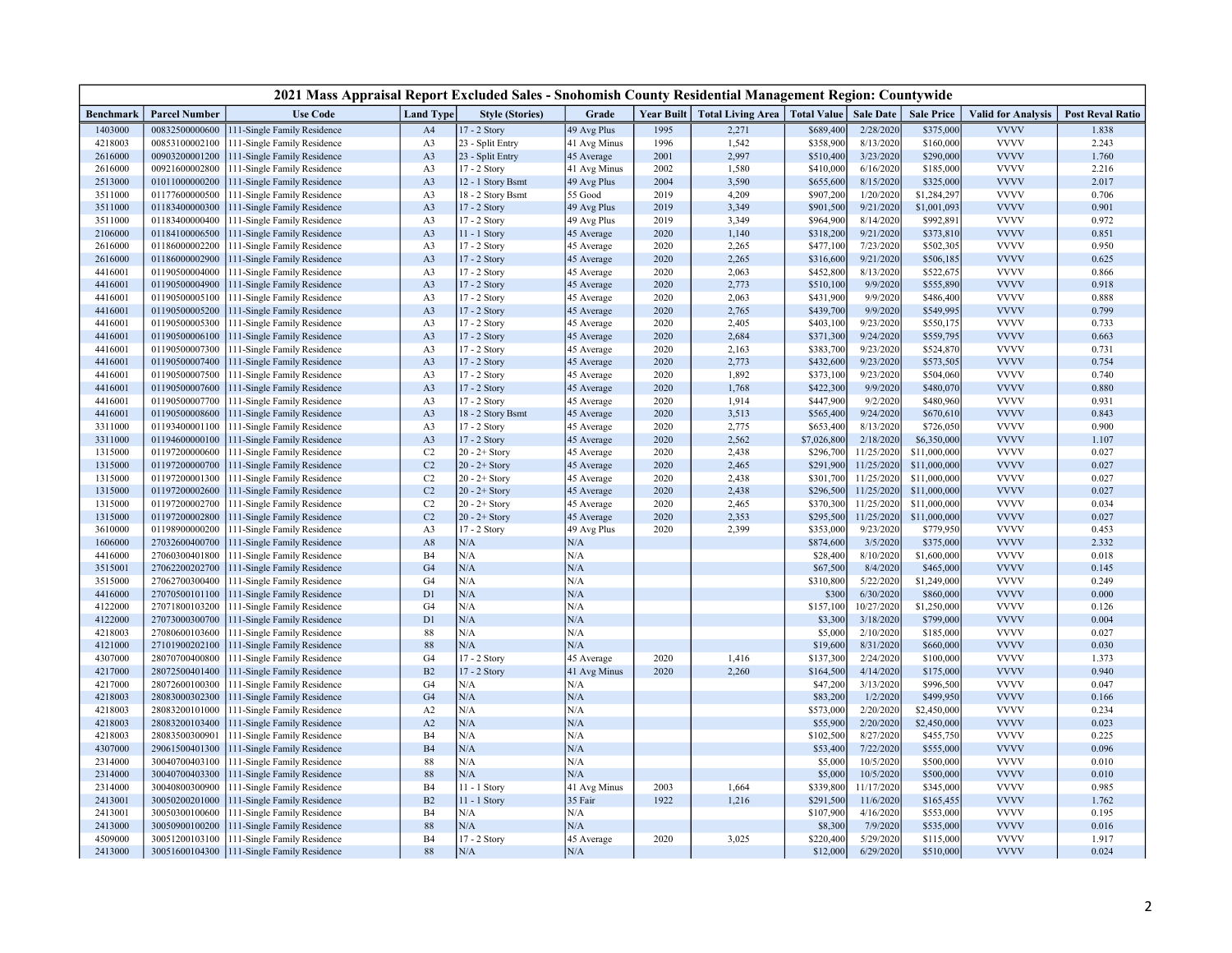| 2021 Mass Appraisal Report Excluded Sales - Snohomish County Residential Management Region: Countywide |                                  |                                                   |                  |                        |              |      |                                                          |             |                       |                            |                           |                         |
|--------------------------------------------------------------------------------------------------------|----------------------------------|---------------------------------------------------|------------------|------------------------|--------------|------|----------------------------------------------------------|-------------|-----------------------|----------------------------|---------------------------|-------------------------|
| Benchmark                                                                                              | <b>Parcel Number</b>             | <b>Use Code</b>                                   | <b>Land Type</b> | <b>Style (Stories)</b> | Grade        |      | Year Built   Total Living Area   Total Value   Sale Date |             |                       | <b>Sale Price</b>          | <b>Valid for Analysis</b> | <b>Post Reval Ratio</b> |
| 2315000                                                                                                | 30053000400200                   | 111-Single Family Residence                       | B <sub>4</sub>   | N/A                    | N/A          |      |                                                          | \$61,400    | 1/7/2020              | \$405,000                  | <b>VVVV</b>               | 0.152                   |
| 4509000                                                                                                | 30061900201100                   | 111-Single Family Residence                       | G4               | N/A                    | N/A          |      |                                                          | \$18,400    | 8/28/2020             | \$845,000                  | <b>VVVV</b>               | 0.022                   |
| 4509000                                                                                                | 30062800302600                   | 111-Single Family Residence                       | G <sub>4</sub>   | N/A                    | N/A          |      |                                                          | \$85,400    | 9/17/2020             | \$1,240,000                | <b>VVVV</b>               | 0.069                   |
| 4303000                                                                                                | 30063600200600                   | 111-Single Family Residence                       | G4               | N/A                    | N/A          |      |                                                          | \$133,600   | 7/6/2020              | \$770,000                  | <b>VVVV</b>               | 0.174                   |
| 4304000                                                                                                | 30071900206400                   | 111-Single Family Residence                       | 88               | N/A                    | N/A          |      |                                                          | \$1,000     | 7/7/2020              | \$383,000                  | <b>VVVV</b>               | 0.003                   |
| 2207000                                                                                                | 31041800300300                   | 111-Single Family Residence                       | G <sub>4</sub>   | N/A                    | N/A          |      |                                                          | \$138,400   | 10/7/2020             | \$625,000                  | <b>VVVV</b>               | 0.221                   |
| 2207874                                                                                                | 31041800402000                   | 111-Single Family Residence                       | 88               | N/A                    | N/A          |      |                                                          | \$32,900    | 9/22/2020             | \$1,025,000                | <b>VVVV</b>               | 0.032                   |
| 2207000                                                                                                | 31043400101300                   | 111-Single Family Residence                       | B <sub>4</sub>   | 17 - 2 Story           | 55 Good      | 1979 | 2,448                                                    | \$618,300   | 7/7/2020              | \$310,000                  | <b>VVVV</b>               | 1.995                   |
| 4610000                                                                                                | 31050100101500                   | 111-Single Family Residence                       | 88               | N/A                    | N/A          |      |                                                          | \$16,600    | 3/27/2020             | \$515,000                  | <b>VVVV</b>               | 0.032                   |
| 2105000                                                                                                | 32041500101200                   | 111-Single Family Residence                       | G <sub>4</sub>   | 17 - 2 Story           | 45 Average   | 1901 | 1,724                                                    | \$396,400   | 4/20/2020             | \$226,000                  | <b>VVVV</b>               | 1.754                   |
| 2105000                                                                                                | 32042700201800                   | 111-Single Family Residence                       | D1               | N/A                    | N/A          |      |                                                          | \$38,000    | 3/23/2020             | \$699,999                  | <b>VVVV</b>               | 0.054                   |
| 2601000                                                                                                | 32051400301200                   | 111-Single Family Residence                       | G <sub>4</sub>   | N/A                    | N/A          |      |                                                          | \$74,900    | 10/7/2020             | \$529,950                  | <b>VVVV</b>               | 0.141                   |
| 4307000                                                                                                | 00397700003200                   | 112-2 Single Family Residences                    | 88               | 74 - SW Manuf. Home    | 65 Very Good | 2013 |                                                          | \$35,000    | 5/21/2020             | \$650,500                  | <b>VVVV</b>               | 0.054                   |
| 3413000                                                                                                | 01188500000600                   | 116-Common Wall SFR                               | F1               | $20 - 2 +$ Story       | 45 Average   | 2019 | 1,761                                                    | \$439,200   | 1/2/2020              | \$489,950                  | <b>VVVV</b>               | 0.896                   |
| 1409000                                                                                                | 01189000000600                   | 116-Common Wall SFR                               | C6               | $20 - 2 +$ Story       | 49 Avg Plus  | 2020 | 2,107                                                    | \$620,900   | 9/4/2020              | \$679,350                  | <b>VVVV</b>               | 0.914                   |
| 2105000                                                                                                | 32042200201702                   | 117-Manufac Home (Leased Site)                    | N/A              | 71 - DW Manuf. Home    | 55 Good      | 2000 |                                                          | \$61,600    | 7/30/2020             | \$1,550,000                | <b>VVVV</b>               | 0.040                   |
| 4304000                                                                                                | 00459500002500                   | 118-Manufac Home (Owned Site)                     | R <sub>2</sub>   | 74 - SW Manuf. Home    | 55 Good      | 2016 |                                                          | \$34,000    | 9/3/2020              | \$137,000                  | <b>VVVV</b>               | 0.248                   |
| 4303000                                                                                                | 00492000304300                   | 118-Manufac Home (Owned Site)                     | B2               | 77 - TW Manuf. Home    | 65 Very Good | 2003 |                                                          | \$449,200   | 9/24/2020             | \$186,000                  | <b>VVVV</b>               | 2.415                   |
| 4505000                                                                                                | 00520200006700                   | 118-Manufac Home (Owned Site)                     | 88               | N/A                    | N/A          |      |                                                          | \$14,000    | 4/30/2020             | \$330,000                  | <b>VVVV</b>               | 0.042                   |
| 1310000                                                                                                | 00653800000700                   | 118-Manufac Home (Owned Site)                     | A2               | 71 - DW Manuf. Home    | 55 Good      | 2019 |                                                          | \$359,100   | 2/21/2020             | \$172,000                  | <b>VVVV</b>               | 2.088                   |
| 3511002                                                                                                | 27052200204100                   | 118-Manufac Home (Owned Site)                     | G <sub>4</sub>   | 71 - DW Manuf. Home    | 45 Average   | 1972 |                                                          | \$382,300   | 4/28/2020             | \$217,500                  | <b>VVVV</b>               | 1.758                   |
| 3113000                                                                                                | 28052600401701                   | 118-Manufac Home (Owned Site)                     | N/A              | 71 - DW Manuf. Home    | 55 Good      | 1990 |                                                          | \$51,000    | 5/28/2020             | \$800,000                  | <b>VVVV</b>               | 0.064                   |
| 2315000                                                                                                | 30052000301803                   | 118-Manufac Home (Owned Site)                     | N/A              | 71 - DW Manuf. Home    | 65 Very Good | 2002 |                                                          | \$97,000    | 6/11/2020             | \$605,000                  | <b>VVVV</b>               | 0.160                   |
| 3511904                                                                                                | 00960001404600                   | 119-Manuf Home (MHP)                              | N/A              | 71 - DW Manuf. Home    | 35 Fair      | 1974 |                                                          | \$51,400    | 6/30/2020             | \$28,500                   | <b>VVVV</b>               | 1.804                   |
| 3511904                                                                                                | 00960001413100                   | 119-Manuf Home (MHP)                              | N/A              | 74 - SW Manuf. Home    | 35 Fair      | 1977 |                                                          | \$21,600    | 7/1/2020              | \$10,000                   | <b>VVVV</b>               | 2.160                   |
| 1208909                                                                                                | 00960001618600                   | 119-Manuf Home (MHP)                              | N/A              | 71 - DW Manuf. Home    | 45 Average   | 1977 |                                                          | \$45,700    | 7/30/2020             | \$20,000                   | <b>VVVV</b>               | 2.285                   |
| 4416901                                                                                                | 00960002200300                   | 119-Manuf Home (MHP)                              | N/A              | 74 - SW Manuf. Home    | 35 Fair      | 1972 |                                                          | \$8,900     | 1/7/2020              | \$4,500                    | <b>VVVV</b>               | 1.978                   |
| 2616902                                                                                                | 00960004103700                   | 119-Manuf Home (MHP)                              | N/A              | 74 - SW Manuf. Home    | 35 Fair      | 1985 |                                                          | \$10,500    | 7/1/2020              | \$49,500                   | <b>VVVV</b>               | 0.212                   |
| 3511902                                                                                                | 00960004423000                   | 119-Manuf Home (MHP)                              | N/A              | 71 - DW Manuf. Home    | 35 Fair      | 1975 |                                                          | \$101,200   | 10/6/2020             | \$25,500                   | <b>VVVV</b>               | 3.969                   |
| 1504903                                                                                                | 00960006701400                   | 119-Manuf Home (MHP)                              | $\rm N/A$        | 74 - SW Manuf. Home    | 35 Fair      | 1973 |                                                          | \$8,300     | 2/27/2020             | \$34,200                   | <b>VVVV</b>               | 0.243                   |
| 1310908                                                                                                | 00960007609800                   | 119-Manuf Home (MHP)                              | N/A              | 71 - DW Manuf. Home    | 55 Good      | 1988 |                                                          | \$48,800    | 5/1/2020              | \$7,500                    | <b>VVVV</b>               | 6.507                   |
| 3610905                                                                                                | 00960008701401                   | 119-Manuf Home (MHP)                              | N/A              | 74 - SW Manuf. Home    | 25 Low       | 1967 |                                                          | \$4,900     | 7/22/2020             | \$21,000                   | <b>VVVV</b>               | 0.233                   |
| 1403905                                                                                                | 00960010302400                   | 119-Manuf Home (MHP)                              | N/A              | 71 - DW Manuf. Home    | 45 Average   | 1980 |                                                          | \$56,400    | 1/24/2020             | \$25,000                   | <b>VVVV</b>               | 2.256                   |
| 3401903                                                                                                | 00960012006200                   | 119-Manuf Home (MHP)                              | $\rm N/A$        | 74 - SW Manuf. Home    | 35 Fair      | 1977 |                                                          | \$40,200    | 1/3/2020              | \$10,000                   | <b>VVVV</b>               | 4.020                   |
| 2513906                                                                                                | 00960012506100                   | 119-Manuf Home (MHP)                              | N/A              | 74 - SW Manuf. Home    | 35 Fair      | 1976 |                                                          | \$27,800    | 2/24/2020             | \$10,000                   | <b>VVVV</b>               | 2.780                   |
| 1409902                                                                                                | 00960013500300                   | 119-Manuf Home (MHP)                              | N/A              | 74 - SW Manuf. Home    | 35 Fair      | 1978 |                                                          | \$9,100     | 1/10/2020             | \$5,000                    | <b>VVVV</b>               | 1.820                   |
| 1409902                                                                                                | 00960013505100                   | 119-Manuf Home (MHP)                              | N/A              | 74 - SW Manuf. Home    | 25 Low       | 1969 |                                                          | \$24,500    | 5/8/2020              | \$2,000                    | <b>VVVV</b>               | 12.250                  |
| 4303000                                                                                                | 00471400004100                   | 183-Non Residential Structure                     | $88\,$           | N/A                    | N/A          |      |                                                          | \$8,600     | 2/26/2020             | \$250,000                  | <b>VVVV</b>               | 0.034                   |
| 4303873                                                                                                | 00489000003000                   | 183-Non Residential Structure                     | B2               | N/A                    | N/A          |      |                                                          | \$169,100   | 6/3/2020              | \$93,000                   | <b>VVVV</b>               | 1.818                   |
| 2314016                                                                                                | 00579800001807                   | 183-Non Residential Structure                     | U9               | N/A                    | N/A          |      |                                                          | \$5,200     | 1/10/2020             | \$1,302,500                | <b>VVVV</b>               | 0.004                   |
| 2513000                                                                                                | 00590300001400                   | 183-Non Residential Structure                     | B2               | N/A                    | N/A          |      |                                                          | \$52,700    | 5/4/2020              | \$365,000                  | <b>VVVV</b>               | 0.144                   |
| 2413000                                                                                                | 00659000004100                   | 183-Non Residential Structure                     | 88               | N/A                    | N/A          |      |                                                          | \$19,800    | 1/10/2020             | \$390,000                  | <b>VVVV</b>               | 0.051                   |
| 2513000                                                                                                | 01099000099700                   | 183-Non Residential Structure                     | B <sub>5</sub>   | N/A                    | N/A          |      |                                                          | \$66,300    | 4/27/2020             | \$775,000                  | <b>VVVV</b>               | 0.086                   |
| 4120000                                                                                                | 27071100201300                   | 183-Non Residential Structure                     | B4               | N/A                    | N/A          |      |                                                          | \$167,700   | 10/2/2020             | \$925,000                  | <b>VVVV</b>               | 0.181                   |
| 3391000                                                                                                | 29051400100800                   | 183-Non Residential Structure                     | AG               | N/A                    | N/A          |      |                                                          | \$54,300    | 3/9/2020              | \$1,075,000                | <b>VVVV</b>               | 0.051                   |
| 4307000                                                                                                | 29062300105200                   | 183-Non Residential Structure                     | G4               | N/A                    | N/A          |      |                                                          | \$216,600   | 4/13/2020             | \$75,000                   | <b>VVVV</b>               | 2.888                   |
| 4509000                                                                                                | 31061800203700                   | 185-Well                                          | G <sub>4</sub>   | N/A                    | N/A          |      |                                                          | \$195,400   | 6/19/2020             | \$105,000                  | <b>VVVV</b>               | 1.861                   |
| 2413000                                                                                                | 30051600200300                   |                                                   | <b>UD</b>        | N/A                    | N/A          |      |                                                          | \$600       | 5/28/2020             |                            | <b>VVVV</b>               | 0.007                   |
|                                                                                                        |                                  | 456-Local Access Streets                          |                  | N/A                    | N/A          |      |                                                          | \$100       |                       | \$91,603                   | <b>VVVV</b>               |                         |
| 3610000<br>1209000                                                                                     | 00372801601404<br>28042100301300 | 459-Other Highway NEC<br>691-Religious Activities | UD               | N/A                    | N/A          |      |                                                          | \$2,807,000 | 6/4/2020<br>7/23/2020 | \$700,000<br>\$647,776     | <b>VVVV</b>               | 0.000<br>4.333          |
| 3391000                                                                                                | 00615400100100                   | 830-Open Space Agriculture                        | A2<br>$\rm{AG}$  | N/A                    | N/A          |      |                                                          | \$9,500     | 11/6/2020             | \$1,045,000                | <b>VVVV</b>               | 0.009                   |
| 3391000                                                                                                | 00615400100302                   |                                                   |                  | N/A                    | N/A          |      |                                                          | \$37,600    | 11/6/2020             | \$1,045,000                | <b>VVVV</b>               | 0.036                   |
|                                                                                                        |                                  | 830-Open Space Agriculture                        | $\rm{AG}$        | N/A                    | N/A          |      |                                                          |             |                       |                            | <b>VVVV</b>               |                         |
| 4591000                                                                                                | 27061400300900                   | 830-Open Space Agriculture                        | AG               |                        |              |      |                                                          | \$2,100     | 2/10/2020             | \$12,500                   | <b>VVVV</b>               | 0.168                   |
| 3391000<br>3391000                                                                                     | 28050400101000<br>28050400200100 | 830-Open Space Agriculture                        | $\rm{AG}$        | N/A<br>N/A             | N/A<br>N/A   |      |                                                          | \$8,300     | 11/6/2020             | \$1,045,000<br>\$1,045,000 | <b>VVVV</b>               | 0.008<br>0.020          |
|                                                                                                        |                                  | 830-Open Space Agriculture                        | AG               |                        |              |      |                                                          | \$20,400    | 11/6/2020             |                            |                           |                         |
| 3391000                                                                                                | 29051400200600                   | 830-Open Space Agriculture                        | $\rm{AG}$        | N/A                    | N/A          |      |                                                          | \$180,000   | 3/9/2020              | \$1,075,000                | <b>VVVV</b>               | 0.167                   |
| 3391000                                                                                                | 29051400200900                   | 830-Open Space Agriculture                        | $\rm{AG}$        | N/A                    | N/A          |      |                                                          | \$219,600   | 3/9/2020              | \$1,075,000                | <b>VVVV</b>               | 0.204                   |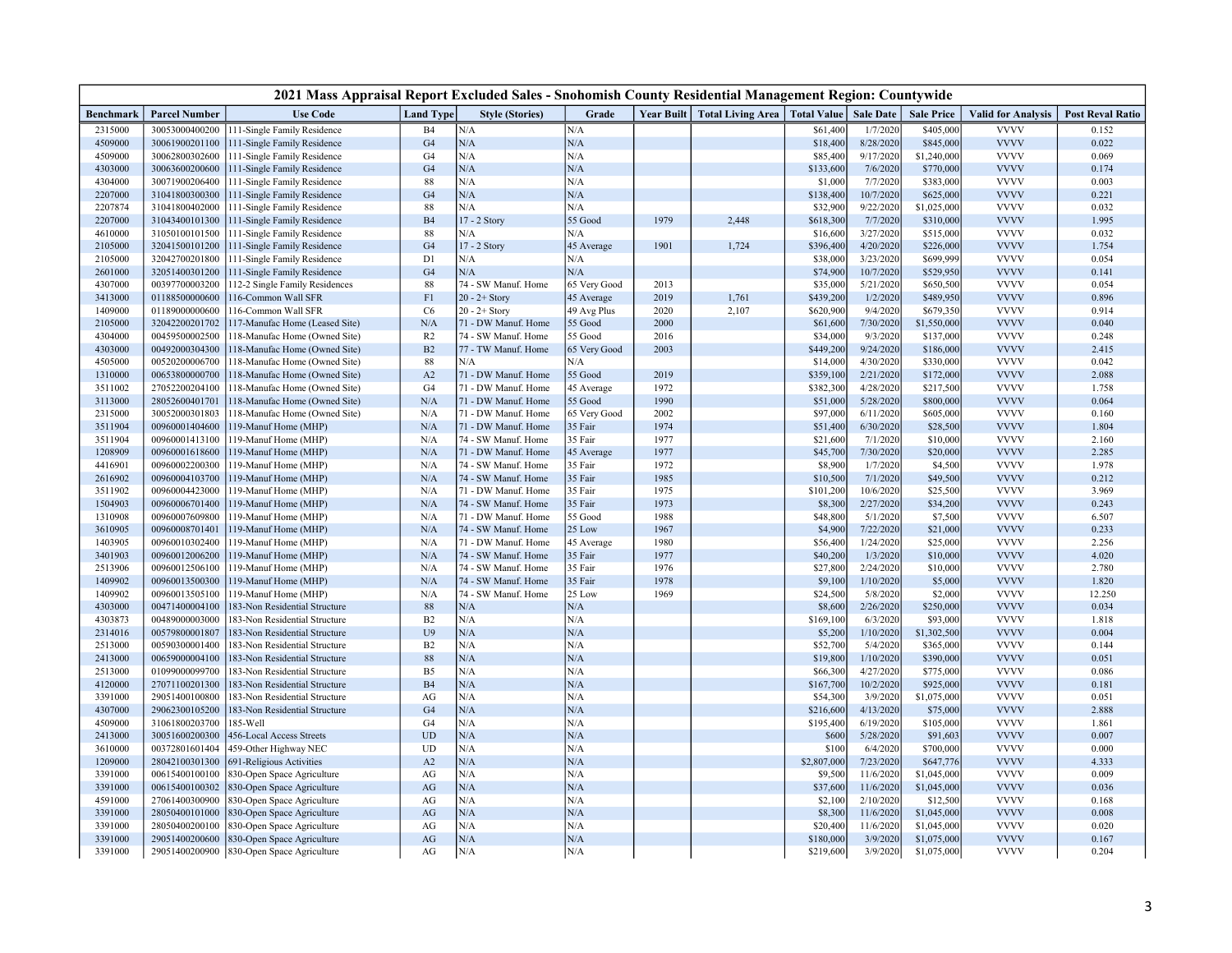| 2021 Mass Appraisal Report Excluded Sales - Snohomish County Residential Management Region: Countywide |                                  |                                              |                            |                        |            |  |                                              |                     |                      |                          |                            |                         |
|--------------------------------------------------------------------------------------------------------|----------------------------------|----------------------------------------------|----------------------------|------------------------|------------|--|----------------------------------------------|---------------------|----------------------|--------------------------|----------------------------|-------------------------|
| Benchmark                                                                                              | <b>Parcel Number</b>             | <b>Use Code</b>                              | <b>Land Type</b>           | <b>Style (Stories)</b> | Grade      |  | Year Built   Total Living Area   Total Value |                     | <b>Sale Date</b>     | <b>Sale Price</b>        | <b>Valid for Analysis</b>  | <b>Post Reval Ratio</b> |
| 2291000                                                                                                | 31040600200700                   | 830-Open Space Agriculture                   | O <sub>3</sub>             | N/A                    | N/A        |  |                                              | \$314,600           | 5/11/2020            | \$2,480,000              | <b>VVVV</b>                | 0.127                   |
| 4610000                                                                                                | 31060400302300                   | 830-Open Space Agriculture                   | G <sub>4</sub>             | N/A                    | N/A        |  |                                              | \$186,500           | 9/22/2020            | \$3,104,500              | <b>VVVV</b>                | 0.060                   |
| 4691000                                                                                                | 32061500300600                   | 830-Open Space Agriculture                   | $\rm{AG}$                  | N/A                    | N/A        |  |                                              | \$16,100            | 8/13/2020            | \$900,000                | <b>VVVV</b>                | 0.018                   |
| 4102000                                                                                                | 10080000002200                   | 850-Mine Claims Mineral Rights               | <b>MN</b>                  | N/A                    | N/A        |  |                                              | \$1,000             | 5/12/2020            | \$70,000                 | <b>VVVV</b>                | 0.014                   |
| 2104000                                                                                                | 32053400101600                   | 880-DF Timber Acres Only                     | G4                         | $\rm N/A$              | N/A        |  |                                              | \$202,500           | 5/4/2020             | \$100,000                | <b>VVVV</b>                | 2.025                   |
| 3610000                                                                                                | 00372601101112                   | 910-Undeveloped Land                         | 88                         | N/A                    | N/A        |  |                                              | \$6,000             | 1/28/2020            | \$436,000                | <b>VVVV</b>                | 0.014                   |
| 3401000                                                                                                | 00373000401601                   | 910-Undeveloped Land                         | D <sub>2</sub>             | N/A                    | N/A        |  |                                              | \$1,600             | 8/11/2020            | \$1,075,000              | <b>VVVV</b>                | 0.001                   |
| 1302000                                                                                                | 00373701700904                   | 910-Undeveloped Land                         | 88                         | N/A                    | N/A        |  |                                              | \$59,000            | 8/10/2020            | \$950,000                | <b>VVVV</b>                | 0.062                   |
| 2418000                                                                                                | 00382000001200                   | 910-Undeveloped Land                         | R2                         | N/A                    | N/A        |  |                                              | \$2,500             | 10/26/2020           | \$60,000                 | <b>VVVV</b>                | 0.042                   |
| 2418000                                                                                                | 00382000002100                   | 910-Undeveloped Land                         | R <sub>2</sub>             | N/A                    | N/A        |  |                                              | \$2,500             | 6/26/2020            | \$50,000                 | <b>VVVV</b>                | 0.050                   |
| 2418000                                                                                                | 00382000002200                   | 910-Undeveloped Land                         | R2                         | N/A                    | N/A        |  |                                              | \$2,500             | 6/26/2020            | \$50,000                 | <b>VVVV</b>                | 0.050                   |
| 2418000                                                                                                | 00382000002300                   | 910-Undeveloped Land                         | R <sub>2</sub>             | N/A                    | N/A        |  |                                              | \$2,500             | 6/26/2020            | \$50,000                 | <b>VVVV</b>                | 0.050                   |
| 2207000                                                                                                | 00394401400018                   | 910-Undeveloped Land                         | 88                         | N/A                    | N/A        |  |                                              | \$1,000             | 8/10/2020            | \$105,000                | <b>VVVV</b>                | 0.010                   |
| 2207000                                                                                                | 00394401601000                   | 910-Undeveloped Land                         | 88                         | N/A                    | N/A        |  |                                              | \$4,000             | 1/29/2020            | \$655,000                | <b>VVVV</b>                | 0.006                   |
| 4416000                                                                                                | 00396000002900                   | 910-Undeveloped Land                         | 88                         | N/A                    | N/A        |  |                                              | \$5,000             | 1/14/2020            | \$370,000                | <b>VVVV</b>                | 0.014                   |
| 4505000                                                                                                | 00401000016800                   | 910-Undeveloped Land                         | <b>UD</b>                  | N/A                    | N/A        |  |                                              | \$2,500             | 9/11/2020            | \$370,000                | <b>VVVV</b>                | 0.007                   |
| 4505000                                                                                                | 00401000016900                   | 910-Undeveloped Land                         | $\ensuremath{\mathrm{UD}}$ | N/A                    | N/A        |  |                                              | \$2,500             | 9/11/2020            | \$370,000                | <b>VVVV</b>                | 0.007                   |
| 4505000                                                                                                | 00401100001500                   | 910-Undeveloped Land                         | B1                         | N/A                    | N/A        |  |                                              | \$63,100            | 2/21/2020            | \$31,500                 | <b>VVVV</b>                | 2.003                   |
| 2616002                                                                                                | 00404000000500                   | 910-Undeveloped Land                         | B2                         | N/A                    | N/A        |  |                                              | \$50,400            | 9/11/2020            | \$580,000                | <b>VVVV</b>                | 0.087                   |
| 1504001                                                                                                | 00410300000802                   | 910-Undeveloped Land                         | 88                         | N/A                    | N/A        |  |                                              | \$4,000             | 7/1/2020             | \$497,755                | <b>VVVV</b>                | 0.008                   |
| 1409000                                                                                                | 00411400000702                   | 910-Undeveloped Land                         | 88                         | N/A                    | N/A        |  |                                              | \$200               | 2/27/2020            | \$642,500                | <b>VVVV</b>                | 0.000                   |
| 2418000                                                                                                | 00440000601402                   | 910-Undeveloped Land                         | 88                         | ${\rm N/A}$            | N/A        |  |                                              | \$8,000             | 10/8/2020            | \$275,000                | <b>VVVV</b>                | 0.029                   |
| 1409000                                                                                                | 00441000000702                   | 910-Undeveloped Land                         | 88                         | N/A                    | N/A        |  |                                              | \$2,000             | 7/8/2020             | \$575,000                | <b>VVVV</b>                | 0.003                   |
| 4303000                                                                                                | 00442100002705                   | 910-Undeveloped Land                         | $\overline{4}$             | N/A                    | N/A        |  |                                              | \$2,500             | 9/16/2020            | \$180,000                | <b>VVVV</b>                | 0.014                   |
| 2616002                                                                                                | 00457100002304                   | 910-Undeveloped Land                         | <b>UD</b>                  | N/A                    | N/A        |  |                                              | \$100               | 10/29/2020           | \$423,000                | <b>VVVV</b>                | 0.000                   |
| 2616002                                                                                                | 00457100006203                   | 910-Undeveloped Land                         | 88                         | N/A                    | N/A        |  |                                              | \$11,000            | 9/23/2020            | \$536,000                | <b>VVVV</b>                | 0.021                   |
| 2207000                                                                                                | 00464200000100                   | 910-Undeveloped Land                         | G <sub>4</sub>             | N/A                    | N/A        |  |                                              | \$147,500           | 9/23/2020            | \$69,000                 | <b>VVVV</b>                | 2.138                   |
| 2418000                                                                                                | 00466100010900                   | 910-Undeveloped Land                         | B2                         | ${\rm N/A}$            | N/A        |  |                                              | \$6,000             | 4/26/2020            | \$3,000                  | <b>VVVV</b>                | 2.000                   |
| 1201005                                                                                                | 00470700201100                   | 910-Undeveloped Land                         | A2                         | N/A                    | N/A        |  |                                              | \$154,000           | 1/31/2020            | \$75,000                 | <b>VVVV</b>                | 2.053                   |
| 1201005                                                                                                | 00470700401800                   | 910-Undeveloped Land                         | D <sub>2</sub>             | N/A                    | N/A        |  |                                              | \$700               | 5/26/2020            | \$25,000                 | <b>VVVV</b>                | 0.028                   |
| 4303000                                                                                                | 00471400004300                   | 910-Undeveloped Land                         | $88\,$                     | N/A                    | N/A        |  |                                              | \$10,000            | 2/26/2020            | \$250,000                | <b>VVVV</b>                | 0.040                   |
| 4303000                                                                                                | 00471400007300                   | 910-Undeveloped Land                         | G <sub>2</sub>             | N/A                    | N/A        |  |                                              | \$46,900            | 2/19/2020            | \$25,000                 | <b>VVVV</b>                | 1.876                   |
| 4121000                                                                                                | 00479903400100                   | 910-Undeveloped Land                         | D1                         | N/A                    | N/A        |  |                                              | \$300               | 12/9/2020            | \$649,000                | <b>VVVV</b>                | 0.000                   |
| 4121000                                                                                                | 00479903401300                   | 910-Undeveloped Land                         | 88                         | N/A                    | N/A        |  |                                              | \$13,000            | 12/9/2020            | \$649,000                | <b>VVVV</b>                | 0.020                   |
| 1310000                                                                                                | 00480300601401                   | 910-Undeveloped Land                         | A2                         | N/A                    | N/A        |  |                                              | \$195,000           | 4/13/2020            | \$50,000                 | <b>VVVV</b><br><b>VVVV</b> | 3.900                   |
| 2616002                                                                                                | 00483600000501                   | 910-Undeveloped Land                         | 88                         | N/A                    | N/A        |  |                                              | \$9,000             | 8/28/2020            | \$862,000                | <b>VVVV</b>                | 0.010<br>0.021          |
| 1605000                                                                                                | 00491400100306                   | 910-Undeveloped Land                         | $88\,$                     | $\rm N/A$<br>N/A       | N/A        |  |                                              | \$22,000            | 10/6/2020            | \$1,050,000              | <b>VVVV</b>                | 0.004                   |
| 2616002<br>3401000                                                                                     | 00504500200901<br>00509500004211 | 910-Undeveloped Land                         | $88\,$<br>$88\,$           | N/A                    | N/A<br>N/A |  |                                              | \$2,000<br>\$10,000 | 6/3/2020<br>1/6/2020 | \$553,500<br>\$400,000   | <b>VVVV</b>                | 0.025                   |
| 1504001                                                                                                | 00513100007701                   | 910-Undeveloped Land                         | <b>B4</b>                  | N/A                    | N/A        |  |                                              | \$301,300           | 11/3/2020            |                          | <b>VVVV</b>                | 3.013                   |
| 1504001                                                                                                | 00513700000910                   | 910-Undeveloped Land<br>910-Undeveloped Land | A2                         | N/A                    | N/A        |  |                                              | \$207,000           | 2/25/2020            | \$100,000<br>\$1,100,000 | <b>VVVV</b>                | 0.188                   |
| 1504002                                                                                                | 00513800009507                   | 910-Undeveloped Land                         | A2                         | N/A                    | N/A        |  |                                              | \$448,600           | 9/15/2020            | \$2,610,000              | <b>VVVV</b>                | 0.172                   |
| 2616002                                                                                                | 00528600001400                   | 910-Undeveloped Land                         | G <sub>4</sub>             | N/A                    | N/A        |  |                                              | \$42,800            | 8/19/2020            | \$445,000                | <b>VVVV</b>                | 0.096                   |
| 3109841                                                                                                | 00538901501400                   | 910-Undeveloped Land                         | 88                         | N/A                    | N/A        |  |                                              | \$10,000            | 8/11/2020            | \$670,000                | <b>VVVV</b>                | 0.015                   |
| 2413000                                                                                                | 00572100001400                   | 910-Undeveloped Land                         | <b>UD</b>                  | N/A                    | N/A        |  |                                              | \$1,000             | 3/4/2020             | \$250,000                | <b>VVVV</b>                | 0.004                   |
| 4121000                                                                                                | 00576800300600                   | 910-Undeveloped Land                         | G <sub>2</sub>             | N/A                    | N/A        |  |                                              | \$57,800            | 7/31/2020            | \$30,000                 | <b>VVVV</b>                | 1.927                   |
| 1201005                                                                                                | 00578800400100                   | 910-Undeveloped Land                         | A2                         | N/A                    | N/A        |  |                                              | \$62,800            | 8/8/2020             | \$627,500                | <b>VVVV</b>                | 0.100                   |
| 2314016                                                                                                | 00579800000508                   | 910-Undeveloped Land                         | UD                         | N/A                    | N/A        |  |                                              | \$500               | 1/10/2020            | \$1,302,500              | <b>VVVV</b>                | 0.000                   |
| 2314016                                                                                                | 00579800000601                   | 910-Undeveloped Land                         | $88\,$                     | N/A                    | N/A        |  |                                              | \$18,800            | 1/10/2020            | \$1,302,500              | <b>VVVV</b>                | 0.014                   |
| 2314016                                                                                                | 00579800001901                   | 910-Undeveloped Land                         | U <sub>9</sub>             | N/A                    | N/A        |  |                                              | \$300               | 1/10/2020            | \$1,302,500              | <b>VVVV</b>                | 0.000                   |
| 2616000                                                                                                | 00586900000305                   | 910-Undeveloped Land                         | D1                         | N/A                    | N/A        |  |                                              | \$1,800             | 9/23/2020            | \$215,000                | <b>VVVV</b>                | 0.008                   |
| 2513000                                                                                                | 00590700015301                   | 910-Undeveloped Land                         | D1                         | N/A                    | N/A        |  |                                              | \$9,300             | 10/26/2020           | \$485,000                | <b>VVVV</b>                | 0.019                   |
| 2616000                                                                                                | 00607100001501                   | 910-Undeveloped Land                         | 88                         | N/A                    | N/A        |  |                                              | \$7,000             | 3/5/2020             | \$575,000                | <b>VVVV</b>                | 0.012                   |
| 1209000                                                                                                | 00614700700400                   | 910-Undeveloped Land                         | D1                         | N/A                    | N/A        |  |                                              | \$3,900             | 6/23/2020            | \$82,000                 | <b>VVVV</b>                | 0.048                   |
| 1209000                                                                                                | 00614700700500                   | 910-Undeveloped Land                         | D1                         | N/A                    | N/A        |  |                                              | \$3,900             | 6/23/2020            | \$82,000                 | <b>VVVV</b>                | 0.048                   |
| 1209000                                                                                                | 00614800006600                   | 910-Undeveloped Land                         | D1                         | N/A                    | N/A        |  |                                              | \$3,900             | 7/15/2020            | \$2,750,000              | <b>VVVV</b>                | 0.001                   |
| 1209000                                                                                                | 00614800007900                   | 910-Undeveloped Land                         | <b>B6</b>                  | N/A                    | N/A        |  |                                              | \$203,200           | 9/9/2020             | \$110,000                | <b>VVVV</b>                | 1.847                   |
|                                                                                                        |                                  |                                              |                            |                        |            |  |                                              |                     |                      |                          |                            |                         |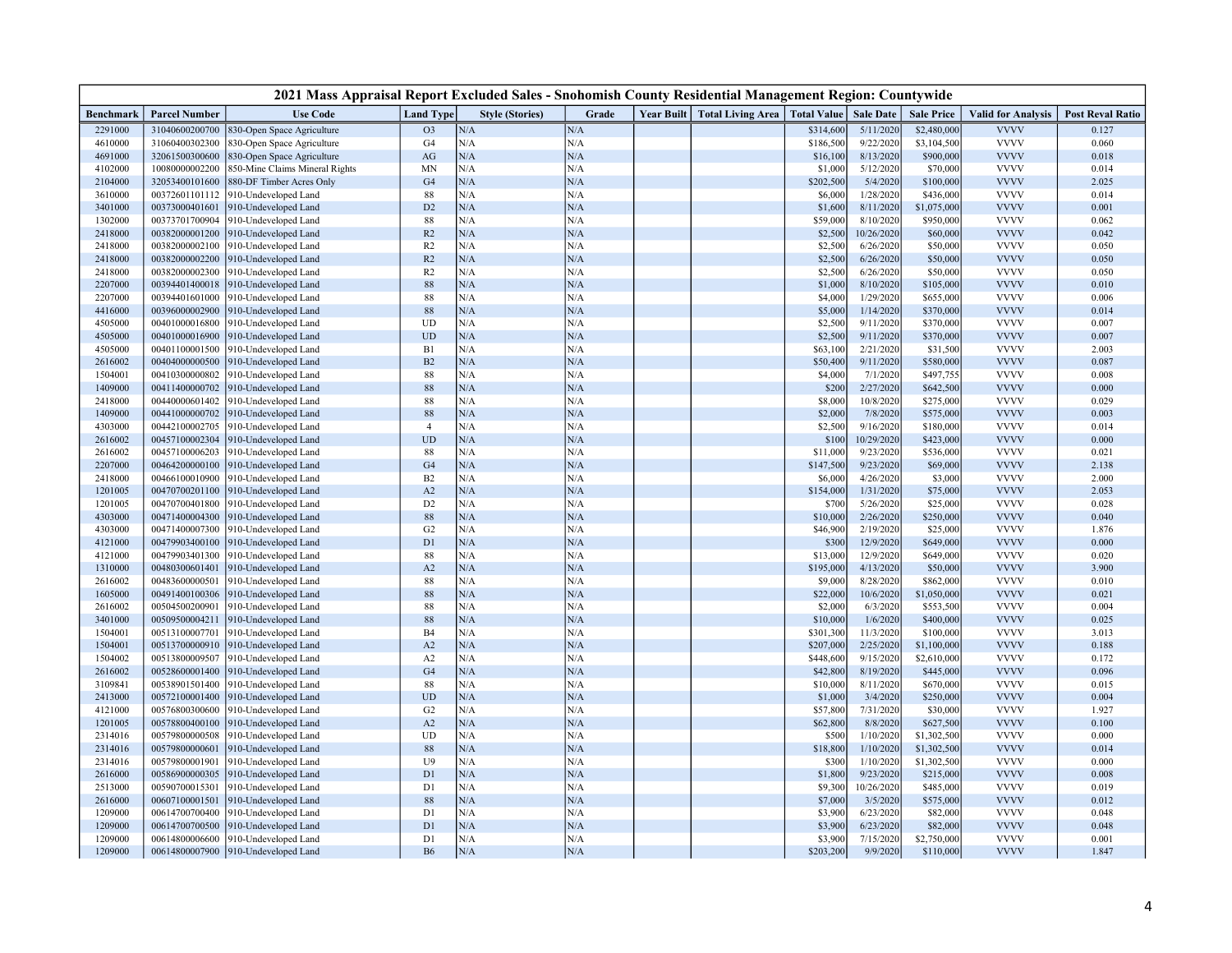| 2021 Mass Appraisal Report Excluded Sales - Snohomish County Residential Management Region: Countywide |                      |                      |                  |                        |            |      |                                              |             |                  |                   |                           |                         |
|--------------------------------------------------------------------------------------------------------|----------------------|----------------------|------------------|------------------------|------------|------|----------------------------------------------|-------------|------------------|-------------------|---------------------------|-------------------------|
| Benchmark                                                                                              | <b>Parcel Number</b> | <b>Use Code</b>      | <b>Land Type</b> | <b>Style (Stories)</b> | Grade      |      | Year Built   Total Living Area   Total Value |             | <b>Sale Date</b> | <b>Sale Price</b> | <b>Valid for Analysis</b> | <b>Post Reval Ratio</b> |
| 4120861                                                                                                | 00634100001800       | 910-Undeveloped Land | 88               | N/A                    | N/A        |      |                                              | \$17,000    | 10/21/2020       | \$200,000         | <b>VVVV</b>               | 0.085                   |
| 1101006                                                                                                | 00644500000301       | 910-Undeveloped Land | A <sub>6</sub>   | N/A                    | N/A        |      |                                              | \$240,300   | 10/5/2020        | \$1,315,000       | <b>VVVV</b>               | 0.183                   |
| 2616000                                                                                                | 00688100001101       | 910-Undeveloped Land | 88               | N/A                    | N/A        |      |                                              | \$2,000     | 8/8/2020         | \$470,000         | <b>VVVV</b>               | 0.004                   |
| 1605001                                                                                                | 00705100000300       | 910-Undeveloped Land | $88\,$           | N/A                    | N/A        |      |                                              | \$20,000    | 11/5/2020        | \$2,350,000       | <b>VVVV</b>               | 0.009                   |
| 2207000                                                                                                | 00727700000600       | 910-Undeveloped Land | B <sub>4</sub>   | N/A                    | N/A        |      |                                              | \$162,100   | 12/16/2020       | \$1,025,000       | <b>VVVV</b>               | 0.158                   |
| 4307000                                                                                                | 01109500000800       | 910-Undeveloped Land | <b>B4</b>        | N/A                    | N/A        |      |                                              | \$186,200   | 7/17/2020        | \$95,000          | <b>VVVV</b>               | 1.960                   |
| 4307000                                                                                                | 01109500000900       | 910-Undeveloped Land | B <sub>4</sub>   | N/A                    | N/A        |      |                                              | \$183,700   | 7/17/2020        | \$95,000          | <b>VVVV</b>               | 1.934                   |
| 4307000                                                                                                | 01109500001000       | 910-Undeveloped Land | <b>B4</b>        | N/A                    | N/A        |      |                                              | \$183,700   | 7/17/2020        | \$95,000          | <b>VVVV</b>               | 1.934                   |
| 4307000                                                                                                | 01109500001400       | 910-Undeveloped Land | <b>B4</b>        | N/A                    | N/A        |      |                                              | \$188,700   | 9/3/2020         | \$95,000          | <b>VVVV</b>               | 1.986                   |
| 4307000                                                                                                | 01109500001700       | 910-Undeveloped Land | <b>B4</b>        | N/A                    | N/A        |      |                                              | \$166,700   | 11/23/2020       | \$95,000          | <b>VVVV</b>               | 1.755                   |
| 4307000                                                                                                | 01109500001800       | 910-Undeveloped Land | B <sub>4</sub>   | N/A                    | N/A        |      |                                              | \$166,700   | 11/25/2020       | \$95,000          | <b>VVVV</b>               | 1.755                   |
| 2207000                                                                                                | 01190300000800       | 910-Undeveloped Land | G <sub>4</sub>   | $11 - 1$<br>Story      | 45 Average | 2020 | 2,050                                        | \$479,900   | 5/5/2020         | \$165,000         | <b>VVVV</b>               | 2.908                   |
| 4610000                                                                                                | 01193600000700       | 910-Undeveloped Land | G <sub>4</sub>   | N/A                    | N/A        |      |                                              | \$174,200   | 2/12/2020        | \$1,320,000       | <b>VVVV</b>               | 0.132                   |
| 4610000                                                                                                | 01193600000800       | 910-Undeveloped Land | G4               | N/A                    | N/A        |      |                                              | \$169,800   | 2/12/2020        | \$1,320,000       | <b>VVVV</b>               | 0.129                   |
| 4610000                                                                                                | 01193600000900       | 910-Undeveloped Land | G <sub>4</sub>   | N/A                    | N/A        |      |                                              | \$169,800   | 2/12/2020        | \$1,320,000       | <b>VVVV</b>               | 0.129                   |
| 1606000                                                                                                | 27032600400600       | 910-Undeveloped Land | A8               | N/A                    | N/A        |      |                                              | \$906,000   | 3/6/2020         | \$465,000         | <b>VVVV</b>               | 1.948                   |
| 4416001                                                                                                | 27060200403700       | 910-Undeveloped Land | D <sub>2</sub>   | N/A                    | N/A        |      |                                              | \$100       | 1/24/2020        | \$3,000           | <b>VVVV</b>               | 0.033                   |
| 4416000                                                                                                | 27060300402500       | 910-Undeveloped Land | CA               | N/A                    | N/A        |      |                                              | \$0         | 8/10/2020        | \$1,600,000       | <b>VVVV</b>               | 0.000                   |
| 3515001                                                                                                | 27062300300900       | 910-Undeveloped Land | D1               | N/A                    | N/A        |      |                                              | \$1,900     | 6/3/2020         | \$555,000         | <b>VVVV</b>               | 0.003                   |
| 4121000                                                                                                | 27102000400900       | 910-Undeveloped Land | D1               | N/A                    | N/A        |      |                                              | \$1,300     | 1/16/2020        | \$200,000         | <b>VVVV</b>               | 0.006                   |
| 4121000                                                                                                | 27102000401100       | 910-Undeveloped Land | D1               | N/A                    | N/A        |      |                                              | \$6,400     | 1/16/2020        | \$200,000         | <b>VVVV</b>               | 0.032                   |
| 1217000                                                                                                | 28043200100100       | 910-Undeveloped Land | $88\,$           | N/A                    | N/A        |      |                                              | \$4,000     | 12/9/2020        | \$1,450,000       | <b>VVVV</b>               | 0.003                   |
| 3391000                                                                                                | 28050400101200       | 910-Undeveloped Land | AG               | N/A                    | N/A        |      |                                              | \$7,500     | 12/3/2020        | \$1,045,000       | <b>VVVV</b>               | 0.007                   |
| 3391000                                                                                                | 28050400101400       | 910-Undeveloped Land | AG               | N/A                    | N/A        |      |                                              | \$41,500    | 12/3/2020        | \$1,045,000       | <b>VVVV</b>               | 0.040                   |
| 3391000                                                                                                | 28050400101500       | 910-Undeveloped Land | AG               | N/A                    | N/A        |      |                                              | \$18,500    | 12/3/2020        | \$1,045,000       | <b>VVVV</b>               | 0.018                   |
| 1310000                                                                                                | 28051900200100       | 910-Undeveloped Land | A2               | N/A                    | N/A        |      |                                              | \$3,982,100 | 8/24/2020        | \$10              | <b>VVVV</b>               | 398210.000              |
| 3109841                                                                                                | 28060700200700       | 910-Undeveloped Land | 88               | N/A                    | N/A        |      |                                              | \$2,300     | 8/11/2020        | \$670,000         | <b>VVVV</b>               | 0.003                   |
| 4416002                                                                                                | 28063300302900       | 910-Undeveloped Land | D1               | N/A                    | N/A        |      |                                              | \$6,700     | 10/14/2020       | \$775,000         | <b>VVVV</b>               | 0.009                   |
| 4416000                                                                                                | 28072100401600       | 910-Undeveloped Land | D1               | N/A                    | N/A        |      |                                              | \$900       | 3/17/2020        | \$770,000         | <b>VVVV</b>               | 0.001                   |
| 4416000                                                                                                | 28072800301200       | 910-Undeveloped Land | D1               | $\rm N/A$              | N/A        |      |                                              | \$500       | 3/25/2020        | \$722,500         | <b>VVVV</b>               | 0.001                   |
| 4218003                                                                                                | 28083100401600       | 910-Undeveloped Land | D1               | N/A                    | N/A        |      |                                              | \$2,800     | 10/6/2020        | \$500,000         | <b>VVVV</b>               | 0.006                   |
| 2513000                                                                                                | 29050300100600       | 910-Undeveloped Land | B <sub>5</sub>   | N/A                    | N/A        |      |                                              | \$109,000   | 4/27/2020        | \$775,000         | <b>VVVV</b>               | 0.141                   |
| 2516000                                                                                                | 29051100400200       | 910-Undeveloped Land | G <sub>4</sub>   | N/A                    | N/A        |      |                                              | \$62,000    | 4/1/2020         | \$581,000         | <b>VVVV</b>               | 0.107                   |
| 3391000                                                                                                | 29051400100500       | 910-Undeveloped Land | $\rm{AG}$        | N/A                    | N/A        |      |                                              | \$5,200     | 3/9/2020         | \$1,075,000       | <b>VVVV</b>               | 0.005                   |
| 3391000                                                                                                | 29051400200700       | 910-Undeveloped Land | AG               | N/A                    | N/A        |      |                                              | \$300       | 9/4/2020         | \$127,000         | <b>VVVV</b>               | 0.002                   |
| 1201005                                                                                                | 29053000201400       | 910-Undeveloped Land | 88               | N/A                    | N/A        |      |                                              | \$5,000     | 8/11/2020        | \$400,000         | <b>VVVV</b>               | 0.012                   |
| 1201005                                                                                                | 29053000306400       | 910-Undeveloped Land | UD               | $\rm N/A$              | N/A        |      |                                              | \$5,000     | 2/26/2020        | \$200,000         | <b>VVVV</b>               | 0.025                   |
| 1201006                                                                                                | 29053200301500       | 910-Undeveloped Land | <b>UD</b>        | $\rm N/A$              | N/A        |      |                                              | \$100       | 3/3/2020         | \$389,000         | <b>VVVV</b>               | 0.000                   |
| 4307000                                                                                                | 29062400401000       | 910-Undeveloped Land | D1               | N/A                    | N/A        |      |                                              | \$5,800     | 9/28/2020        | \$101,000         | <b>VVVV</b>               | 0.057                   |
| 2314000                                                                                                | 30040800200800       | 910-Undeveloped Land | D1               | N/A                    | N/A        |      |                                              | \$900       | 2/21/2020        | \$125,000         | <b>VVVV</b>               | 0.007                   |
| 2413000                                                                                                | 30050900407700       | 910-Undeveloped Land | UD               | N/A                    | N/A        |      |                                              | \$2,000     | 4/3/2020         | \$630,000         | <b>VVVV</b>               | 0.003                   |
| 2513000                                                                                                | 30052200304400       | 910-Undeveloped Land | UD               | N/A                    | N/A        |      |                                              | \$100       | 4/14/2020        | \$515,000         | <b>VVVV</b>               | 0.000                   |
| 2315000                                                                                                | 30052900203700       | 910-Undeveloped Land | D1               | N/A                    | N/A        |      |                                              | \$400       | 3/2/2020         | \$315,000         | <b>VVVV</b>               | 0.001                   |
| 4509000                                                                                                | 30061800100800       | 910-Undeveloped Land | G <sub>4</sub>   | $\rm N/A$              | N/A        |      |                                              | \$227,700   | 6/16/2020        | \$115,000         | <b>VVVV</b>               | 1.980                   |
| 4509000                                                                                                | 30063400400400       | 910-Undeveloped Land | G <sub>4</sub>   | N/A                    | N/A        |      |                                              | \$72,300    | 8/13/2020        | \$351,000         | <b>VVVV</b>               | 0.206                   |
| 4509000                                                                                                | 30063400400500       | 910-Undeveloped Land | G <sub>4</sub>   | N/A                    | N/A        |      |                                              | \$193,700   | 8/13/2020        | \$975,000         | <b>VVVV</b>               | 0.199                   |
| 4303000                                                                                                | 30072000301700       | 910-Undeveloped Land | UW               | N/A                    | N/A        |      |                                              | \$0         | 7/2/2020         | \$785,000         | <b>VVVV</b>               | 0.000                   |
| 4102000                                                                                                | 30081400302100       | 910-Undeveloped Land | G <sub>4</sub>   | $\rm N/A$              | N/A        |      |                                              | \$20,300    | 6/21/2020        | \$190,000         | <b>VVVV</b>               | 0.107                   |
| 2291000                                                                                                | 31040600200100       | 910-Undeveloped Land | D1               | N/A                    | N/A        |      |                                              | \$1,500     | 5/11/2020        | \$2,480,000       | <b>VVVV</b>               | 0.001                   |
| 2291000                                                                                                | 31040600200200       | 910-Undeveloped Land | D1               | $\rm N/A$              | N/A        |      |                                              | \$7,500     | 5/11/2020        | \$2,480,000       | <b>VVVV</b>               | 0.003                   |
| 2207000                                                                                                | 31041000401200       | 910-Undeveloped Land | D1               | N/A                    | N/A        |      |                                              | \$5,200     | 9/4/2020         | \$540,000         | <b>VVVV</b>               | 0.010                   |
| 2207000                                                                                                | 31041000401400       | 910-Undeveloped Land | G <sub>4</sub>   | N/A                    | N/A        |      |                                              | \$134,200   | 9/4/2020         | \$540,000         | <b>VVVV</b>               | 0.249                   |
| 2207000                                                                                                | 31042200303500       | 910-Undeveloped Land | 88               | N/A                    | N/A        |      |                                              | \$48,000    | 5/8/2020         | \$649,500         | <b>VVVV</b>               | 0.074                   |
| 2207000                                                                                                | 31042700203500       | 910-Undeveloped Land | <b>UD</b>        | N/A                    | N/A        |      |                                              | \$800       | 7/8/2020         | \$525,000         | <b>VVVV</b>               | 0.002                   |
| 2207000                                                                                                | 31043500401300       | 910-Undeveloped Land | B2               | N/A                    | N/A        |      |                                              | \$155,300   | 8/26/2020        | \$52,150          | <b>VVVV</b>               | 2.978                   |
| 2207000                                                                                                | 31051700304400       | 910-Undeveloped Land | G4               | N/A                    | N/A        |      |                                              | \$155,200   | 10/1/2020        | \$725,000         | <b>VVVV</b>               | 0.214                   |
| 4509000                                                                                                | 31052400201800       | 910-Undeveloped Land | B <sub>4</sub>   | N/A                    | N/A        |      |                                              | \$176,300   | 8/20/2020        | \$985,000         | <b>VVVV</b>               | 0.179                   |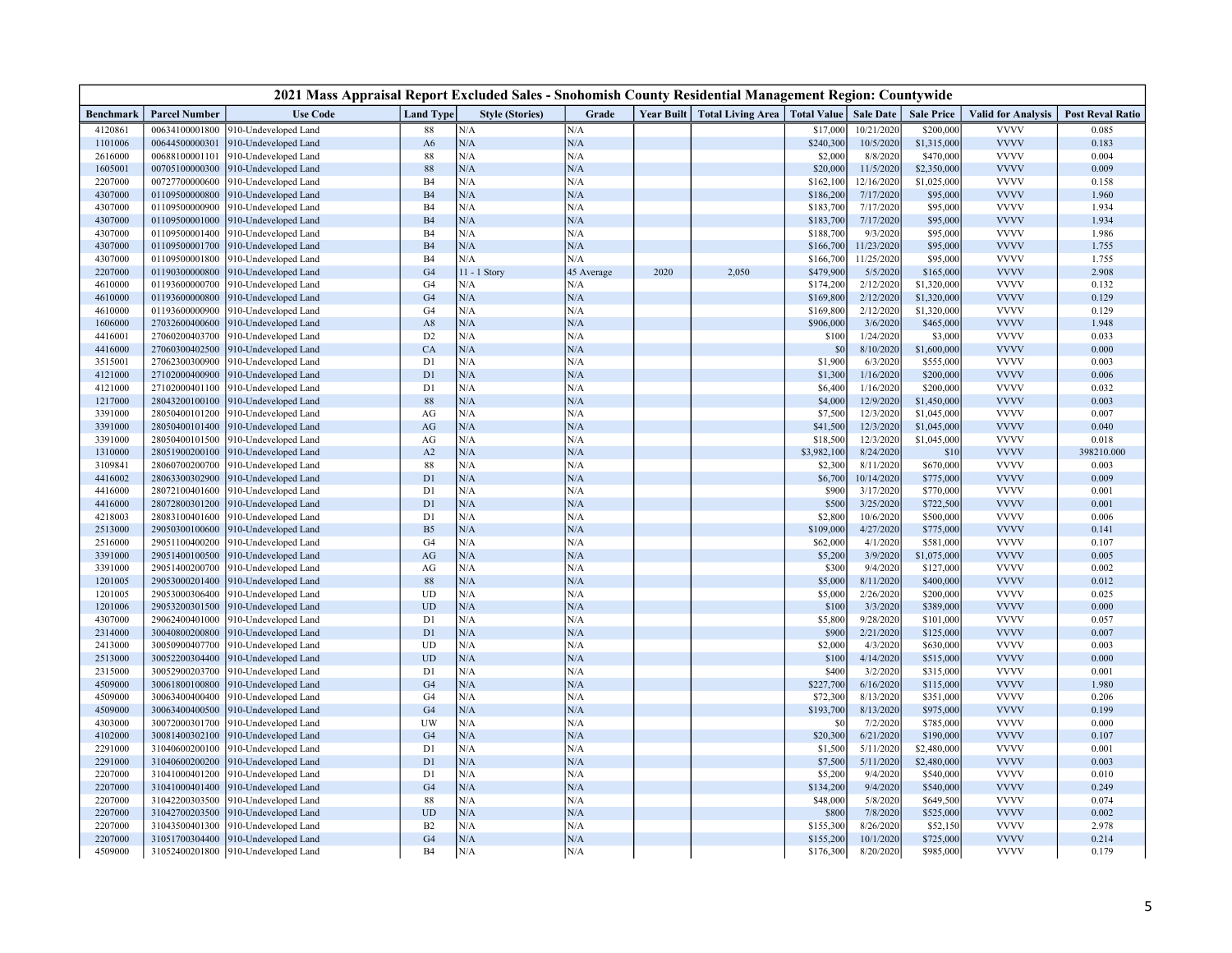| 2021 Mass Appraisal Report Excluded Sales - Snohomish County Residential Management Region: Countywide |                                  |                                            |                  |                        |            |  |                                              |                    |                         |                        |                            |                         |
|--------------------------------------------------------------------------------------------------------|----------------------------------|--------------------------------------------|------------------|------------------------|------------|--|----------------------------------------------|--------------------|-------------------------|------------------------|----------------------------|-------------------------|
| Benchmark                                                                                              | <b>Parcel Number</b>             | <b>Use Code</b>                            | <b>Land Type</b> | <b>Style (Stories)</b> | Grade      |  | Year Built   Total Living Area   Total Value |                    | <b>Sale Date</b>        | <b>Sale Price</b>      | <b>Valid for Analysis</b>  | <b>Post Reval Ratio</b> |
| 2413001                                                                                                | 31052600301000                   | 910-Undeveloped Land                       | D1               | N/A                    | N/A        |  |                                              | \$4,000            | 9/16/2020               | \$600,000              | <b>VVVV</b>                | 0.007                   |
| 4610000                                                                                                | 31060900303500                   | 910-Undeveloped Land                       | D1               | N/A                    | N/A        |  |                                              | \$4,600            | 3/19/2020               | \$20,100               | <b>VVVV</b>                | 0.229                   |
| 4610000                                                                                                | 31060900303600                   | 910-Undeveloped Land                       | D1               | N/A                    | N/A        |  |                                              | \$4,900            | 3/19/2020               | \$20,100               | <b>VVVV</b>                | 0.244                   |
| 2105000                                                                                                | 32040600300200                   | 910-Undeveloped Land                       | UD               | N/A                    | N/A        |  |                                              | \$100              | 1/22/2020               | \$326,500              | <b>VVVV</b>                | 0.000                   |
| 2105000                                                                                                | 32040800302300                   | 910-Undeveloped Land                       | D1               | N/A                    | N/A        |  |                                              | \$3,000            | 4/15/2020               | \$340,000              | <b>VVVV</b>                | 0.009                   |
| 2105000                                                                                                | 32041000200300                   | 910-Undeveloped Land                       | G4               | N/A                    | N/A        |  |                                              | \$221,500          | 3/10/2020               | \$97,500               | <b>VVVV</b>                | 2.272                   |
| 2105000                                                                                                | 32041400200700                   | 910-Undeveloped Land                       | D1               | N/A                    | N/A        |  |                                              | \$900              | 9/8/2020                | \$25,000               | <b>VVVV</b>                | 0.036                   |
| 2105000                                                                                                | 32042200201701                   | 910-Undeveloped Land                       | G <sub>4</sub>   | N/A                    | N/A        |  |                                              | \$62,000           | 7/30/2020               | \$1,550,000            | <b>VVVV</b>                | 0.040                   |
| 2105000                                                                                                | 32042200300400                   | 910-Undeveloped Land                       | G4               | N/A                    | N/A        |  |                                              | \$256,300          | 7/30/2020               | \$1,550,000            | <b>VVVV</b>                | 0.165                   |
| 2105000                                                                                                | 32042200300500                   | 910-Undeveloped Land                       | G4               | N/A                    | N/A        |  |                                              | \$255,400          | 7/30/2020               | \$1,550,000            | <b>VVVV</b>                | 0.165                   |
| 2105000                                                                                                | 32042200300501                   | 910-Undeveloped Land                       | G <sub>4</sub>   | N/A                    | N/A        |  |                                              | \$29,700           | 7/30/2020               | \$1,550,000            | <b>VVVV</b>                | 0.019                   |
| 2105000                                                                                                | 32042200301000                   | 910-Undeveloped Land                       | G <sub>4</sub>   | N/A                    | N/A        |  |                                              | \$195,100          | 7/30/2020               | \$1,550,000            | <b>VVVV</b>                | 0.126                   |
| 2105000                                                                                                | 32042600399800                   | 910-Undeveloped Land                       | D1               | N/A                    | N/A        |  |                                              | \$12,200           | 9/30/2020               | \$622,000              | <b>VVVV</b>                | 0.020                   |
| 2291000                                                                                                | 32053500303200                   | 910-Undeveloped Land                       | O <sub>3</sub>   | N/A                    | N/A        |  |                                              | \$115,400          | 7/9/2020                | \$600,000              | <b>VVVV</b>                | 0.192                   |
| 4691000                                                                                                | 32070900100900                   | 910-Undeveloped Land                       | AG               | N/A                    | N/A        |  |                                              | \$12,000           | 3/12/2020               | \$170,000              | <b>VVVV</b>                | 0.071                   |
| 3401000                                                                                                | 00373000602401                   | 912-No Perk Undeveloped Land               | D1               | N/A                    | N/A        |  |                                              | \$1,800            | 11/5/2020               | \$1,095,000            | <b>VVVV</b>                | 0.002                   |
| 3413000                                                                                                | 00373000602402                   | 912-No Perk Undeveloped Land               | D1               | N/A                    | N/A        |  |                                              | \$2,200            | 11/5/2020               | \$1,095,000            | <b>VVVV</b>                | 0.002                   |
| 3401000                                                                                                | 00373000602502                   | 912-No Perk Undeveloped Land               | D1               | N/A                    | N/A        |  |                                              | \$2,600            | 11/5/2020               | \$1,095,000            | <b>VVVV</b>                | 0.002                   |
| 3413000                                                                                                | 00373000900400                   | 912-No Perk Undeveloped Land               | D1               | N/A                    | N/A        |  |                                              | \$17,800           | 11/5/2020               | \$1,095,000            | <b>VVVV</b>                | 0.016                   |
| 3413000                                                                                                | 00373000900600                   | 912-No Perk Undeveloped Land               | D1               | N/A                    | N/A        |  |                                              | \$8,200            | 11/5/2020               | \$1,095,000            | <b>VVVV</b>                | 0.007                   |
| 3401000                                                                                                | 00414600001701                   | 912-No Perk Undeveloped Land               | D2               | N/A                    | N/A        |  |                                              | \$5,900            | 4/24/2020               | \$1,650,000            | <b>VVVV</b>                | 0.004                   |
| 3401000                                                                                                | 00509500004210                   | 912-No Perk Undeveloped Land               | B2               | N/A                    | N/A        |  |                                              | \$74,800           | 1/6/2020                | \$400,000              | <b>VVVV</b>                | 0.187                   |
| 2207001                                                                                                | 00562900000300                   | 912-No Perk Undeveloped Land               | U <sub>3</sub>   | N/A                    | N/A        |  |                                              | \$96,100           | 7/6/2020                | \$825,000              | <b>VVVV</b>                | 0.116                   |
| 1107000                                                                                                | 00611600019016                   | 912-No Perk Undeveloped Land               | UD               | N/A                    | N/A        |  |                                              | \$100              | 10/17/2020              | \$1,225,000            | <b>VVVV</b>                | 0.000                   |
| 1101007                                                                                                | 00742000002001                   | 912-No Perk Undeveloped Land               | D2               | N/A                    | N/A        |  |                                              | \$2,500            | 7/1/2020                | \$515,000              | <b>VVVV</b>                | 0.005                   |
| 3514000                                                                                                | 27062000303400                   | 912-No Perk Undeveloped Land               | D1               | N/A                    | N/A        |  |                                              | \$100              | 8/17/2020               | \$632,495              | <b>VVVV</b>                | 0.000                   |
| 3109001                                                                                                | 28051100403200                   | 912-No Perk Undeveloped Land               | D1               | N/A                    | N/A        |  |                                              | $$^{0}$            | 7/1/2020                | \$418,000              | <b>VVVV</b>                | 0.000                   |
| 4307000                                                                                                | 28071800202700                   | 912-No Perk Undeveloped Land               | D1               | N/A                    | N/A        |  |                                              | \$1,100            | 4/10/2020               | \$585,000              | <b>VVVV</b>                | 0.002                   |
| 4102000                                                                                                | 00377800700600                   | 913-Recreational Lot                       | R <sub>2</sub>   | N/A                    | N/A        |  |                                              | \$9,000            | 5/12/2020               | \$70,000               | <b>VVVV</b>                | 0.129                   |
| 4102000                                                                                                | 00377800700800                   | 913-Recreational Lot                       | R2               | N/A                    | N/A        |  |                                              | \$9,000            | 5/12/2020               | \$70,000               | <b>VVVV</b>                | 0.129                   |
| 4102000                                                                                                | 00377801200100                   | 913-Recreational Lot                       | R2               | N/A                    | N/A        |  |                                              | \$17,000           | 5/12/2020               | \$70,000               | <b>VVVV</b>                | 0.243                   |
| 4102000                                                                                                | 00377801200500                   | 913-Recreational Lot                       | R2               | N/A                    | N/A        |  |                                              | \$9,000            | 5/12/2020               | \$70,000               | <b>VVVV</b>                | 0.129                   |
| 4102000                                                                                                | 00377801200700                   | 913-Recreational Lot                       | R2               | N/A                    | N/A        |  |                                              | \$12,000           | 5/12/2020               | \$70,000               | <b>VVVV</b><br><b>VVVV</b> | 0.171                   |
| 2207000                                                                                                | 00489600006100                   | 913-Recreational Lot                       | R1               | N/A                    | N/A        |  |                                              | \$4,000            | 5/29/2020               | \$103,000              |                            | 0.039                   |
| 2207000                                                                                                | 00489600006300                   | 913-Recreational Lot                       | R <sub>1</sub>   | N/A<br>N/A             | N/A        |  |                                              | \$4,000            | 5/29/2020<br>10/23/2020 | \$103,000              | <b>VVVV</b><br><b>VVVV</b> | 0.039                   |
| 2207000<br>2207000                                                                                     | 00489600008200<br>00489600008300 | 13-Recreational Lot<br>13-Recreational Lot | R <sub>1</sub>   |                        | N/A        |  |                                              | \$4,000            | 10/23/2020              | \$544,000<br>\$544,000 | <b>VVVV</b>                | 0.007<br>0.007          |
| 4303894                                                                                                |                                  |                                            | R1               | N/A<br>N/A             | N/A<br>N/A |  |                                              | \$4,000            | 9/18/2020               |                        | <b>VVVV</b>                |                         |
| 4121001                                                                                                | 00491900103400<br>00526100533500 | 913-Recreational Lot                       | 88               | N/A                    | N/A        |  |                                              | \$3,000<br>\$4,000 | 5/1/2020                | \$465,000              | <b>VVVV</b>                | 0.006<br>0.235          |
| 4121001                                                                                                | 00526100543101                   | 913-Recreational Lot                       | R1<br>R2         | N/A                    | N/A        |  |                                              | \$10,000           | 6/18/2020               | \$17,000               | <b>VVVV</b>                | 0.189                   |
| 4121001                                                                                                | 00526100545400                   | 13-Recreational Lot<br>13-Recreational Lot | R <sub>2</sub>   | N/A                    | N/A        |  |                                              | \$13,000           | 6/1/2020                | \$53,000<br>\$7,000    | <b>VVVV</b>                | 1.857                   |
| 4120000                                                                                                | 00556500002400                   | 913-Recreational Lot                       | W <sub>2</sub>   | N/A                    | N/A        |  |                                              | \$15,200           | 2/12/2020               | \$97,500               | <b>VVVV</b>                | 0.156                   |
| 4120000                                                                                                | 00556500003500                   | 913-Recreational Lot                       | R <sub>1</sub>   | N/A                    | N/A        |  |                                              | \$4,800            | 2/12/2020               | \$97,500               | <b>VVVV</b>                | 0.049                   |
| 4303000                                                                                                | 00585900002800                   | 013-Recreational Lot                       | W <sub>2</sub>   | N/A                    | N/A        |  |                                              | \$11,000           | 7/21/2020               | \$45,000               | <b>VVVV</b>                | 0.244                   |
| 4102000                                                                                                | 00612801900600                   | 913-Recreational Lot                       | R1               | N/A                    | N/A        |  |                                              | \$1,000            | 5/4/2020                | \$38,000               | <b>VVVV</b>                | 0.026                   |
| 4102000                                                                                                | 00612801900700                   | 913-Recreational Lot                       | R <sub>1</sub>   | N/A                    | N/A        |  |                                              | \$1,000            | 5/4/2020                | \$38,000               | <b>VVVV</b>                | 0.026                   |
| 4121000                                                                                                | 27100300400900                   | 913-Recreational Lot                       | 88               | N/A                    | N/A        |  |                                              | \$17,100           | 8/25/2020               | \$249,900              | <b>VVVV</b>                | 0.068                   |
| 1315000                                                                                                | 01197200000100                   | 914-Vacant Condominium Lot                 | C <sub>2</sub>   | N/A                    | N/A        |  |                                              | \$243,000          | 11/25/2020              | \$11,000,000           | <b>VVVV</b>                | 0.022                   |
| 1315000                                                                                                | 01197200000200                   | 914-Vacant Condominium Lot                 | C2               | N/A                    | N/A        |  |                                              | \$243,000          | 11/25/2020              | \$11,000,000           | <b>VVVV</b>                | 0.022                   |
| 1315000                                                                                                | 01197200000300                   | 914-Vacant Condominium Lot                 | C2               | N/A                    | N/A        |  |                                              | \$248,000          | 11/25/2020              | \$11,000,000           | <b>VVVV</b>                | 0.023                   |
| 1315000                                                                                                | 01197200000400                   | 914-Vacant Condominium Lot                 | C <sub>2</sub>   | N/A                    | N/A        |  |                                              | \$248,000          | 11/25/2020              | \$11,000,000           | <b>VVVV</b>                | 0.023                   |
| 1315000                                                                                                | 01197200000500                   | 914-Vacant Condominium Lot                 | C <sub>2</sub>   | N/A                    | N/A        |  |                                              | \$248,000          | 11/25/2020              | \$11,000,000           | <b>VVVV</b>                | 0.023                   |
| 1315000                                                                                                | 01197200000800                   | 914-Vacant Condominium Lot                 | C2               | N/A                    | N/A        |  |                                              | \$261,000          | 11/25/2020              | \$11,000,000           | <b>VVVV</b>                | 0.024                   |
| 1315000                                                                                                | 01197200000900                   | 914-Vacant Condominium Lot                 | C <sub>2</sub>   | N/A                    | N/A        |  |                                              | \$253,000          | 11/25/2020              | \$11,000,000           | <b>VVVV</b>                | 0.023                   |
| 1315000                                                                                                | 01197200001000                   | 914-Vacant Condominium Lot                 | C2               | N/A                    | N/A        |  |                                              | \$248,000          | 11/25/2020              | \$11,000,000           | <b>VVVV</b>                | 0.023                   |
| 1315000                                                                                                | 01197200001100                   | 914-Vacant Condominium Lot                 | C2               | N/A                    | N/A        |  |                                              | \$276,000          | 11/25/2020              | \$11,000,000           | <b>VVVV</b>                | 0.025                   |
| 1315000                                                                                                |                                  | 01197200001200 914-Vacant Condominium Lot  | C <sub>2</sub>   | N/A                    | N/A        |  |                                              | \$253,000          | 11/25/2020              | \$11,000,000           | <b>VVVV</b>                | 0.023                   |
|                                                                                                        |                                  |                                            |                  |                        |            |  |                                              |                    |                         |                        |                            |                         |